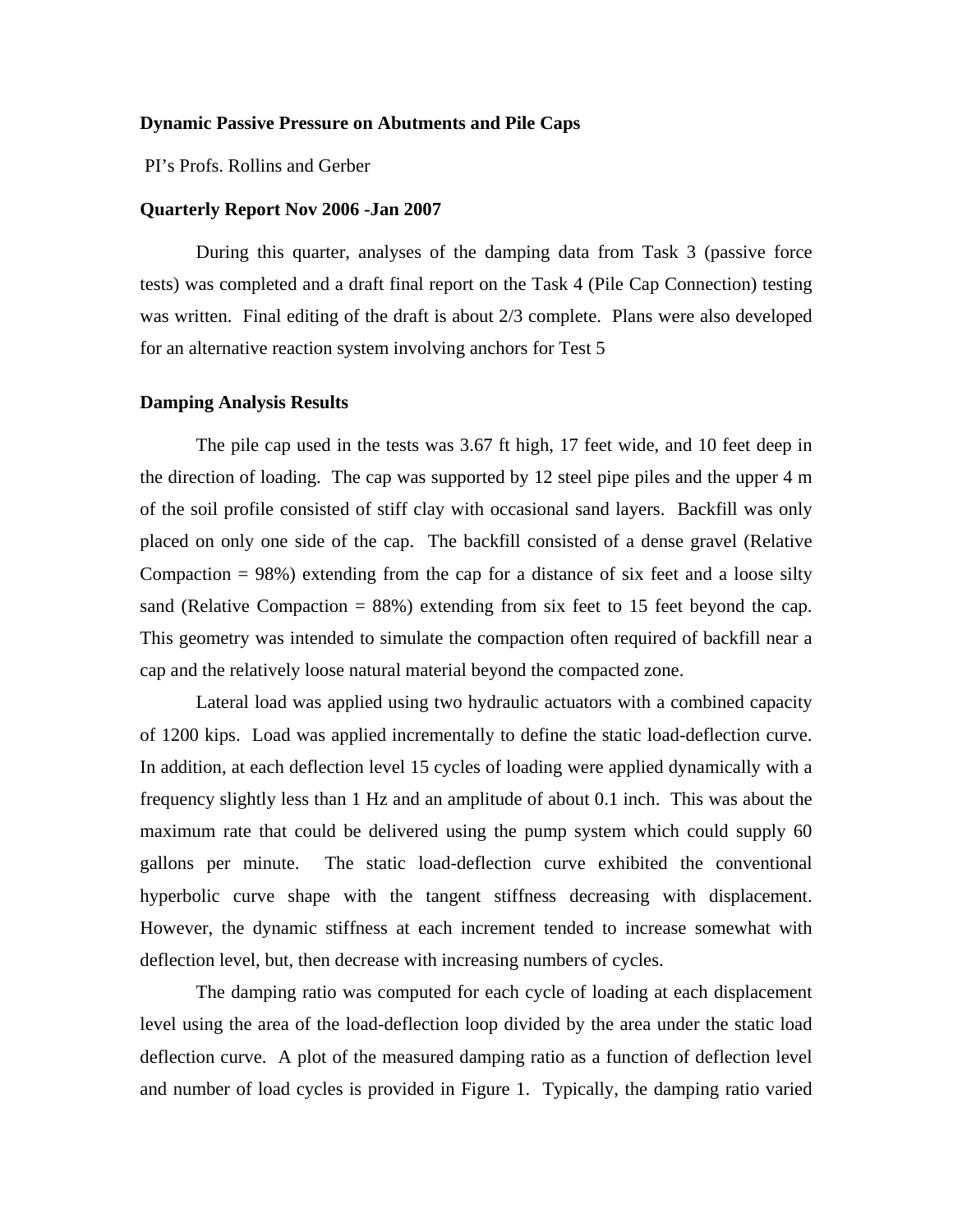between with a relatively narrow band from 25 to 33%. The damping ratio decreased from the high to the low value as the deflection increased and as the number of cycles increased. However, the number of cycles had much more influence on the damping ratio than the deflection level.



**Figure 1 Damping ratio as a function of deflection level and number of load cycles for the pile cap in loose silty sand with 6 ft of dense gravel adjacent to the cap.** 

# **Plans for the Next Quarter**

1. A draft final report on the Task 3 test will be prepared.

2. A final report will be completed on the pile cap connection tests associated with Task 4.

3. The reaction system necessary to conduct tests associated with Tasks 5 and 6 will be constructed over the next two quarters so that testing can proceed.

# **Budget Considerations**

At the end of the quarter, \$57,885 had been expended on work associated with Tasks 1, 2,

3 and 4. The total budget associated with the project tasks is \$265,395. Therefore,